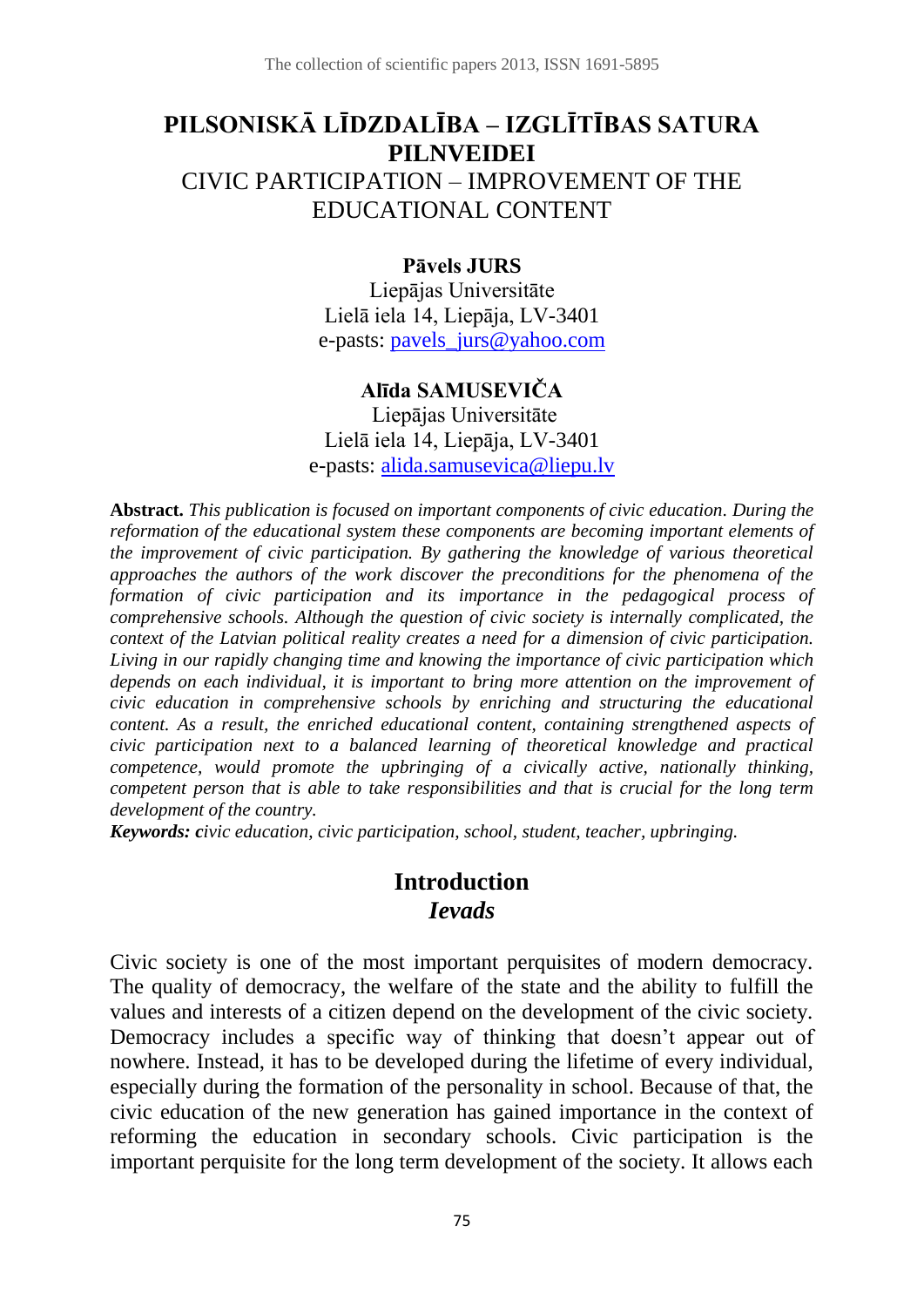individual to be co-responsible for the surrounding processes and to be the proactive creator of social and political processes.

A competent and wise individual, able to take action and responsibility is the base for the development of the society. Education plays an important role in the creation of this complicated individual. Historically, one of the primary goals of education is preparing people for participation in democracy (Nash, 2003: 2). However, it is necessary to overview the educational potential of civic education in schools to carry out this idea in a pedagogical context. The educational content should be connected with the existing challenges in the society and focused towards preparing the students for civic activities by offering an approach balanced between theoretical and practical knowledge. Education should be linked with existing societal challenges and guided to preparing students for civic activities, thus providing a balanced approach between theory and practice. "Youth participation in the public activities at different levels: schools, local governments, state is an important part of the educational process. Initiative, acceptance of responsibility, the participation in group decision making, leadership nomination – they are essential skills and abilities of citizens for the democratic society. These skills and abilities are difficult to be acquired. There is one way – only through the practical action" (Koroļeva et al., 2005: 14– 15). Civic participation can be contributed with enriched content and methodically improved provision of civic education in schools through interdisciplinary, practical, social activities and personal responsibility which is based on non-formal education approach. This raises the need for the content development of civic education based on the current issues of civic participation basis, thereby contributing to the long term growth of the country, focusing on young people's citizenship, teaching them to take responsibility and initiative to actively participate in nation-building processes.

The aim of the publication is to describe the development of the concept of civic participation in democratic education and the development process of civic education in the content of educational reform context.

# **Prerequisites of civic participation** *Pilsoniskās līdzdalības priekšnosacījumi*

The active involvement of young people in the society with providing the necessary support e.g. practical benefits; emotional support; advice and respect shown in the long term can contribute to the personal growth and strengthen civic participation (Dolan, 2012: 358–359). The civic participation of young people, taking responsibility for the current socio-political processes can ensure the sustainability of community development. Definitely the promotion of civic participation meets the Latvian national interests, which only emphasizes the urgency of it, "the state must strengthen the quality of *information* and discussion *democracy* where community participation is widely provided in the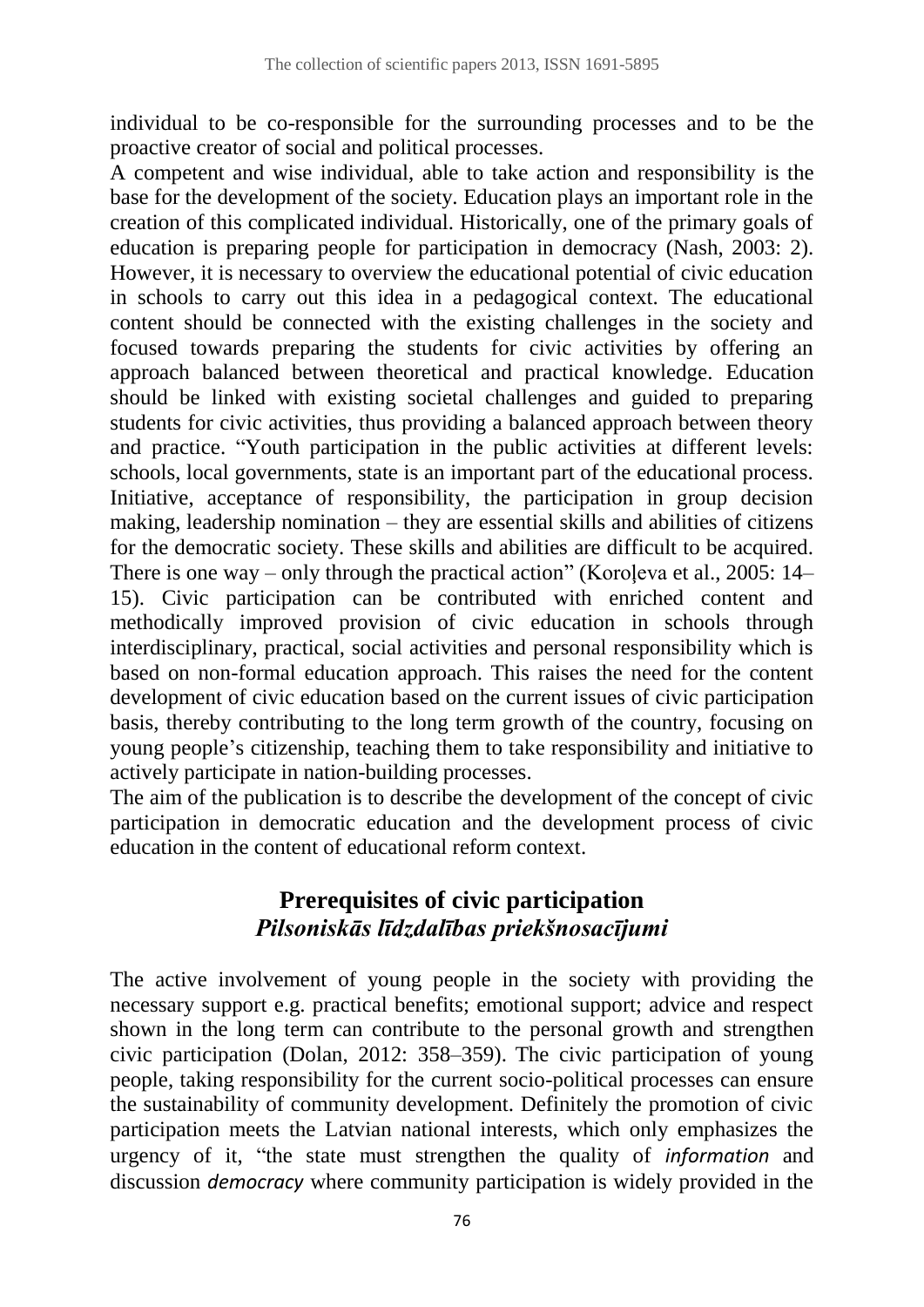field of mutual communication and the ability to listen and communicate with its citizens and nationals living abroad, thus explaining decisions and promoting the unifying values and sense of purpose" (Pārresoru koordinācijas centrs, 2012: 48).

An opportunity to develop the values of life at school is necessary for a person to be civically active. These values trigger the desire to engage in social processes and provide the basis for active and constructive capacities. Thus, the obtained knowledge, practice, real social interaction, resulting attitudes and skills in the educational process earns the particular importance. The teacher's personal example and professionalism provides personally significant emotional experience that is essential for the formation of motivation. Thus, the necessary educational information, masterfully using differentiated, interactive learning and problem-based methods have been provided as well as a social activity and cause-providing environment has been created.

The analysis of the explanation of the term civic participation reveals the diversity of theoretical approaches. Despite the multidimensionality of the phenomenon of civic participation, a person as an individual engaged in various social processes has been accented. For example, the explanation of the term civic participation provided by the American Psychological Association is based on the individual and collective actions designed to identify and address issues that are related to a public concern. Civic engagement can occur in many forms – from individual voluntarism till organized participation in the elections. It may also include measures to solve directly problems of individuals or community through interaction with democratic institutions (Carpini). The proposed explanation of civic participation is focused on the current challenges society is facing, resulting from the individual's active involvement.

Documents of policy planning of Latvia show civic participation as advocacy of interests and public participation in the local, national and European policy processes (Latvijas Republikas Kultūras ministrija, 2011: 6). However, civic participation cannot be limited into participation in the political process. Civic participation in the context of individual occurs at particular levels, starting with the individual and ending with the global aspect.

Gathering the knowledge of different theoretical approaches, the following conclusion can be drawn: civic participation is individual's responsibility for the processes occurring in different areas of life. The manifestations and prerequisites of civic participation are determined by the upbringing, environment of the individual, available resources and gained experience. Civic participation should not be perceived as a one-sided process that relies only on government or municipal initiatives in the political aspects, or only participation in the organized elections or referendums. Civic participation is primarily their own individual contribution in the further development in a variety of forms and techniques. Civic participation, people's attitude towards it, and the way of implementing it vary. A certain difference in the comprehension and form of the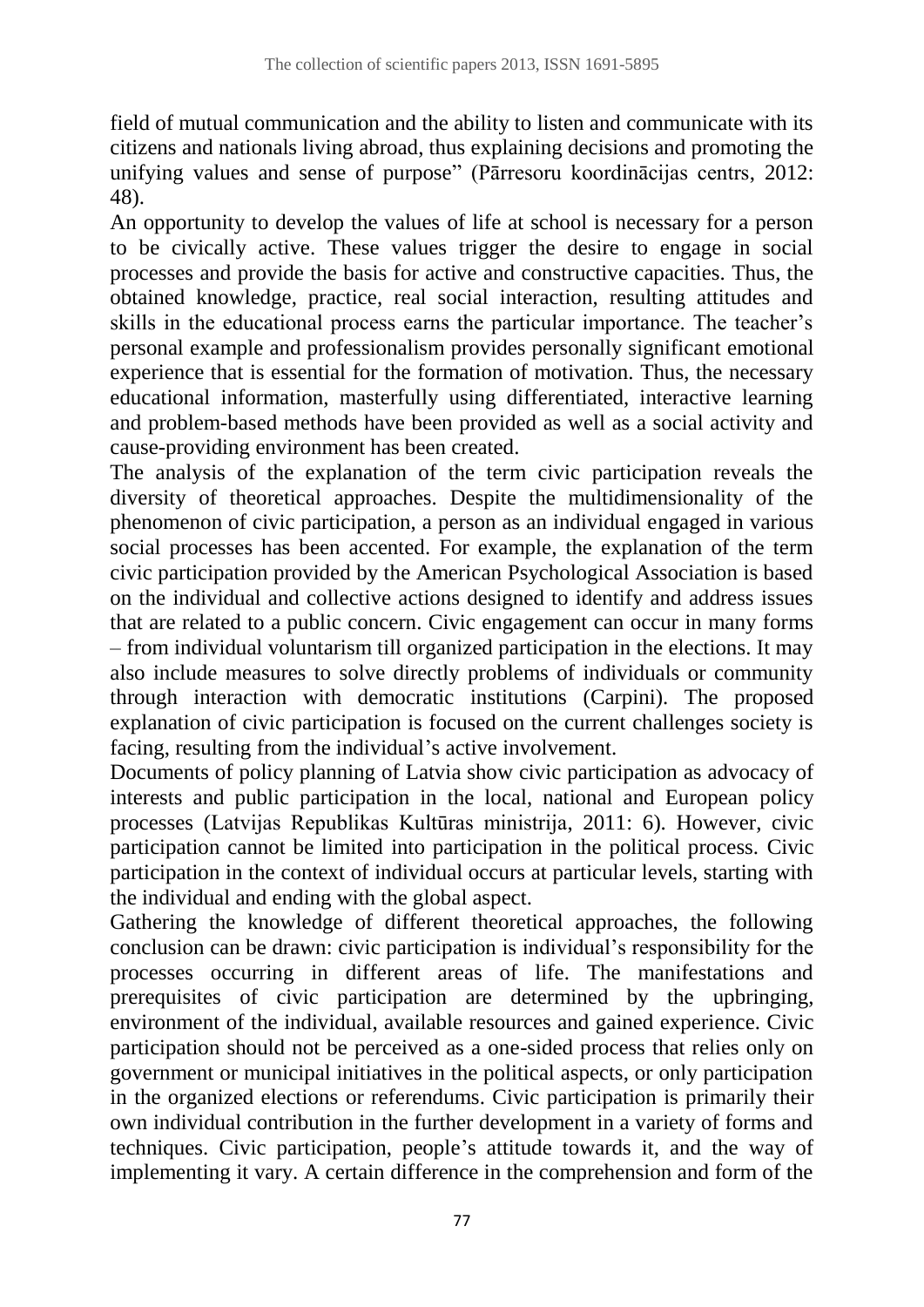civic participation is determined by several factors: upbringing, environment, resources, experience.

Upbringing has a very important role in the forming of the understanding of civic participation. It cannot be isolated from the state and its civic participation: "upbringing and its options is promoted or hindered directly by the administration of the state" (Špona, 2006: 9). However, the most important role of upbringing belongs to the family – the attitude towards civic participation is formed within the family where the attitude of parents is observed and later applied by the youngster and becomes a habit (World Bank, 2007: 166). The basic notions of life are formed within the family which gives the base for the growth of the personality. The orientation and understanding of values is directly formed by the family and that forms into the attitude and actions of an individual.

The educational system as the significantly par of environment has an important influence towards the promotion of civic participation. It can promote or hinder civic participation by affecting the motivation, understanding and attitude towards civic participation: "the new task for the system of education is to teach how to live in the reality of the nowadays world" (Alijevs, 2005: 79). The reflection of the educational system is the school, where youngsters spend a large part of their lives. School serves as the micro-model of the society  $-$  it promotes the mental and physical development of youth and offers a possibility to improve the skills of civic participation: "in order to develop the society in the long term, the formation of a new system is required. It has to support the civic participation, develop knowledge, skills and competence. The biggest role for teaching the skills of civic participation belongs to schools" (Borden, Perkins & Francisco, 2001: 50-52). Schools can promote the civic participation by carrying out civic education with the use of many sided pedagogical perspectives for the promotion of the social activity of the youngsters. It has to have an interdisciplinary approach, based on the methods of informal education.

## **The formation of youth civic participation** *Jauniešu pilsoniskās līdzdalības veidošanās*

Being aware of the situation of the Latvian social situation the pedagogical process has to be many sided and interesting. It is not possible to teach a student to value and cherish the ideals of our nation and the legacy of our culture or to be co-responsible for the social processes around the student by offering typical, academic lesson and by teaching in a formal way applying the classical methods of teaching. All of this can be done with ordered and purposeful work. In civic education, most of the attention should be focused towards practical actions by involving the students in various social events to promote the skills of civic participation and the ability to take action and responsibility.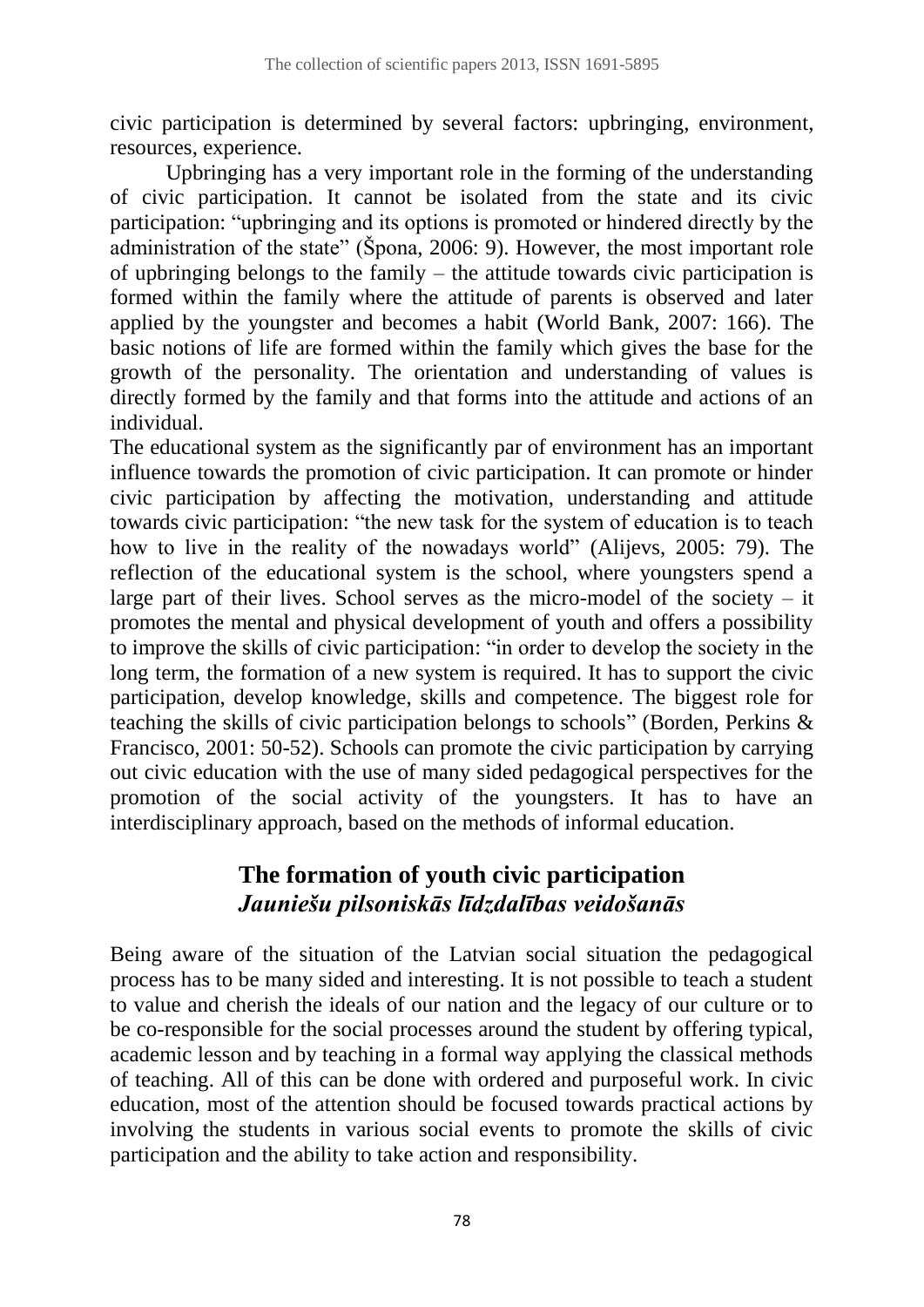In primary school civic participation is partially promoted by "Social sciences" (Falka, 2007: 3), in which, civic participation gets only about 6% of the overall amount of lessons. Also, in the secondary school program civic education is promoted in the upbringing lessons and in "Politics and rights" class, (Falka, 2008: 5), in which civic participation related topics get 8% of the overall amount of lessons This educational program is recommended, not obligatory, because of that, the teacher's personal skills, knowledge and interest about civic participation is very important. It must be noted, that the UNESCO organizations recommend the participating countries to provide access to informal education and recognize civic participation as an important part of education (UNESCO, 2011: 2).

The availability of resources affects the benefits and the ability to act of an individual. Individual resources (human abilities e.g.), personal resources (money, time, health e.g.) and gained intellectual resources (skills, knowledge e.g.) allow the individual to fully participate in the surrounding social processes and participate in the activities of civic participation. These resources allow the individual to fully join in civic participation. In a positive manifestation of civic participation by using the available resources a youngster becomes a maker of the potentials and events in the society. Civic participation promotes the development of youngsters and insures that the youngster is not only an observer of the social processes but the maker of change (Sherrod, 2007: 63). Various individual experiences, gained throughout the lifetime which reflects into motivation dictates the further actions of the individual and the understanding of civic participation. If negative experiences have been stored throughout the lifetime, the civic participation of the individual is going to be low. The overall experience of the state must be noted when explaining the phenomena of civic participation in the context of pedagogical experiences.

There are various ways of characterizing the phenomena of civic participation for youngsters. In this publication the concept of civic participation is explained basing on the classification that is focused on the fact that human actions are oriented towards increasing the quality of life. (Figure 1). Civic participation is classified as: social participation; the participation of the society; individual participation (Brodie et al., 2011: 15).

A component of social participation can be recognized as the participation of a group or an individual in the solving of a social problem. The fact that people in Latvia do not participate in problem solving cannot be denied. Collective manifestations are a rare occasion in Latvia, the only successful case was in the times of the Latvian National Front, when civic participation as purposefully displayed. 250000 people participated to promote the overall democratization of the society, sovereignty of Latvia and the protection of the Latvian culture and language (Latvijas Republikas Saeimas Sabiedrisko attiecību birojs, 2013).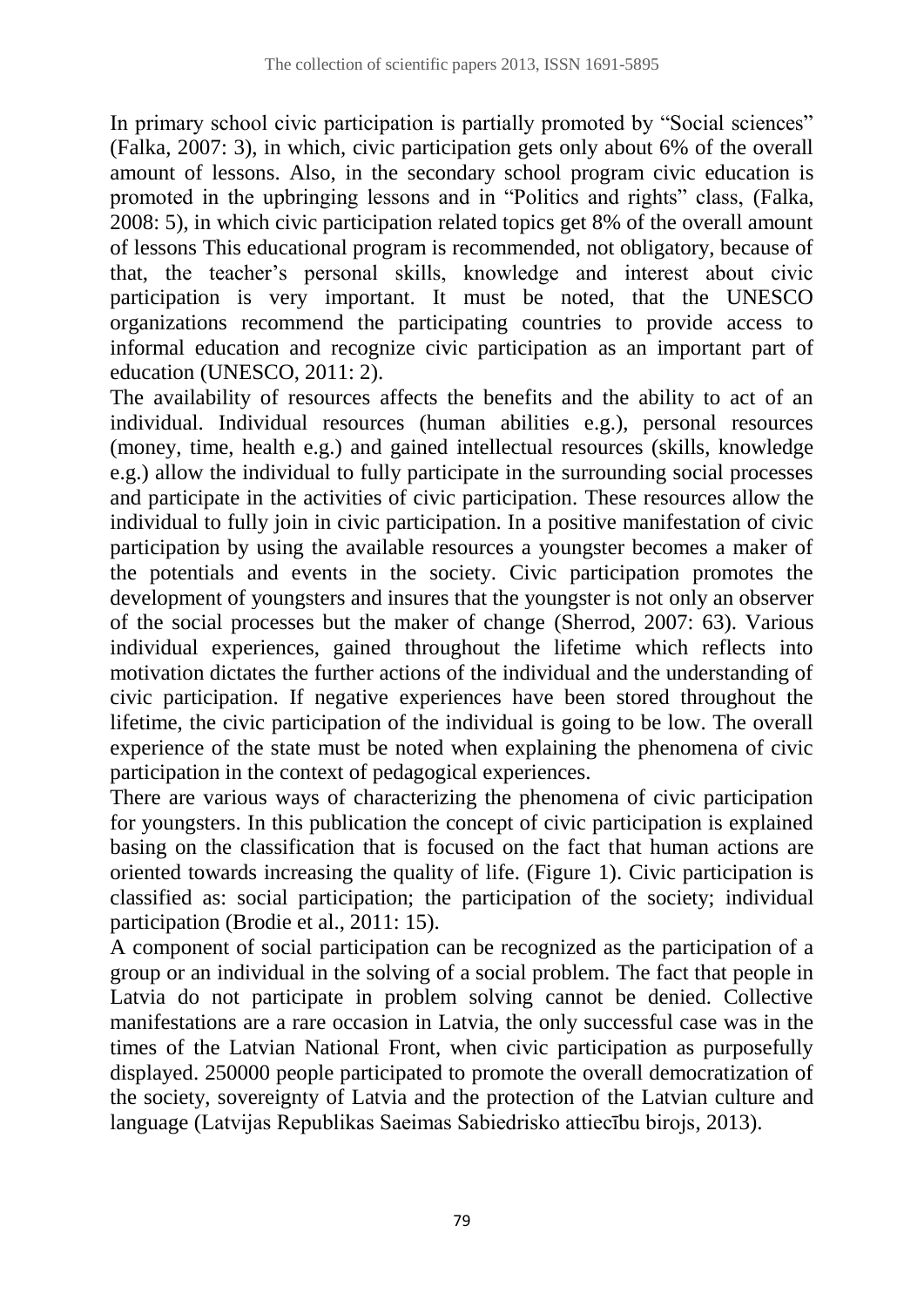

**Figure 1 The formation of youth civic participation within youngsters.** *1.attēls. Jauniešu pilsoniskās līdzdalības veidošanās.*

# **The optimization of general education curriculum of civic participation**

*Pilsoniskā līdzdalība izglītības satura optimizēšanā*

Individual civic participation is difficult to be measured because it mostly depends on the individual, his decisions and actions which are the results of motivation, knowledge and the ability to act. At the same time, individual participation is the provenance for further civic participation. The phenomena of civic participation can be analyzed by basing on its perquisites, the level of participation and an approach, based on problem solving in which each individual or group can promote the quality of life through civic participation. In these relations the promotion of the quality of life serves as the most important motivation for action.

Therefore, the elements of civic engagement are targeted to be included in the curriculum. That would highlight the development of personal self-regulatory attitudes of each subject involved in the educational process. The competence of teachers in civic engagement and their personal interest in civic education is crucial in the pedagogical context for value actualization. Firstly, it is necessary to develop a single, theoretical and practical program of civic education for optimizing the general education curriculum of Latvia. That would be focused on each individual's role and performance opportunities for the development of our country, as well as the social value of each person, thus ensuring their active and independent civic engagement.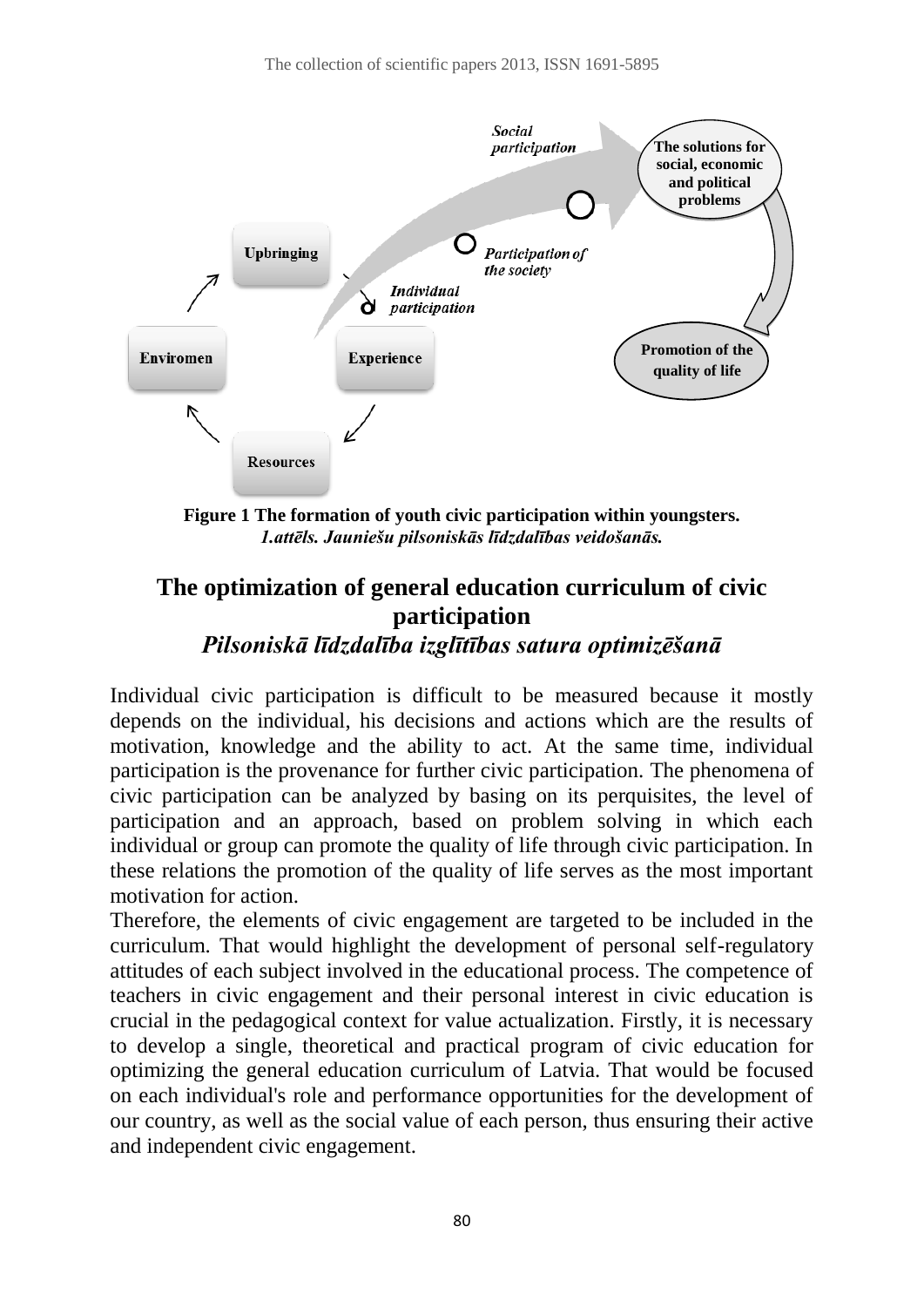Civic participation is a much broader concept than the concept of patriotism – it includes a practical student expression that can and should contribute to a continuous process of education both during the lessons and after them. "To build the environment at school that promotes learning and development of civic education, it is necessary to coordinate the overall objectives of civic education at school with a real life processes." (Čekse et al., 2010: 11).

At the same time, the objectives of civic education program should be discussed at the national level and teaching methods in general educational institutions must be developed from primary school stage up to the secondary school stage, focusing on prerequisite and opportunities of the development of each age group. The possible target of the program could be  $-$  to develop students' sense of belonging to their country by promoting participation and civic patriotism.

Implementation of the program should be closely linked with the development of teachers 'professional competence as well as the prerequisites of pupils' cognitive development through multi-interdisciplinary educational and nonformal education-based approach. The elaboration of civic education program would promote the achievement of the goal of the Education law of the Republic of Latvia – to ensure that every citizen of Latvia is able to develop his/her mental and physical potential to become an independent and advanced individual, the member of a democratic society of Latvia (Izglītības likums, 1998). Upbringing process in general education schools is directed towards child's and youngster's comprehensive understanding of values and establishment of evaluative attitude and responsibility for actions (Valsts izglītības satura centrs, 2011: 3).

Without excluding the other probabilities, some suggestions are offered on the possibilities to promote civic education, teaching and learning beyond the crosscurricular links as well as the differentiated teaching methods:

- 1) during the classes of the History of Latvia and Literature, looking at, e.g. the activities of Young Latvians the role of the individual should be highlighted, as well as and the implications of changes in the processes of national identity discussed, thus highlighting student's attention to the ability of each individual to participate in the development of the nation;
- 2) during the Math lessons it would be possible to turn into practice the process of voter turnout in the Parliamentary and Municipal elections. During the Economics the active or passive participation of civil impact on the national economy could be analyzed;
- 3) during the Social science or Upbringing lessons teaching responsibility abstractly is not assumed, but, for example, through organizing charity events with students, such as donating board games for children at risk or hold a small concert at a nursing home. The collaboration with the school library is a good idea as well, that could include repairing of school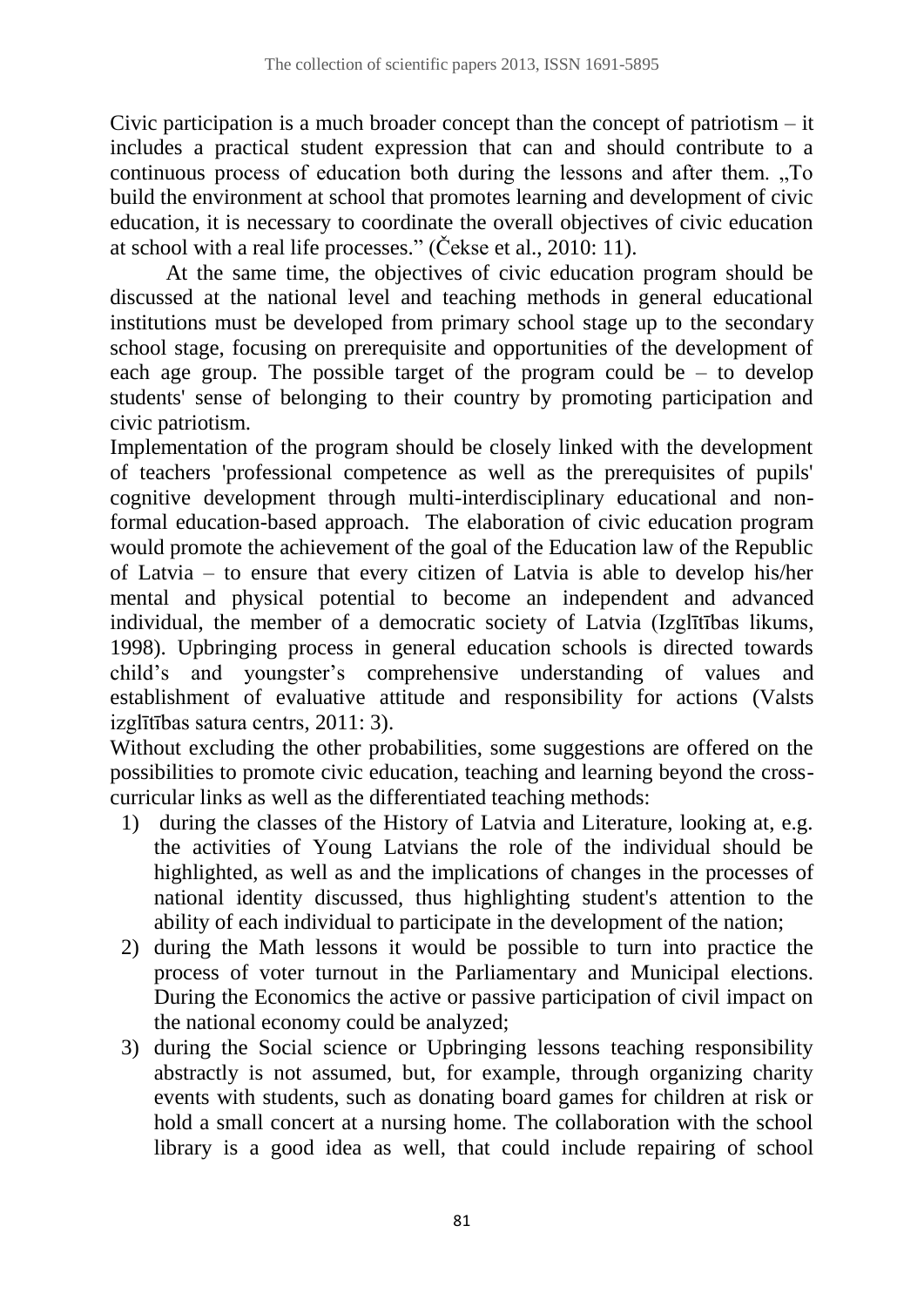textbooks, etc. activities. Teacher's creativity and initiative are only required in a successful implementation;

4) to provide the necessary support and motivation for the governance of students at school. Exact operating in the following school institutions students have the potential to test their skills and participation in practice, promoting the development of their schools.

Developing students' civic education programs, educational content would be optimized and targeted through implementing existing subjects with the realization of interdisciplinary approaches that would help students learn better, thus contributing to students' holistic understanding and knowledge acquired tied to practical work.

# **Discussion and conclusion** *Diskusija un noslēgums*

The inclusion of young people in the society and the reaching of the life goals are directly connected with the possibilities of education. In order for the society to become more active towards change and problem solving the result of education must be a high level of civic education. An individual has to be prepared for participation in political processes even though the environment does not always support it. By developing change, based on the requirements of our time, in our educational system we can focus on the potential of civic education. Civic participation allows an individual to be an aware, responsible, critical and active citizen.

The competence of individual civic participation is created by the ability to research political and social problems and the amount of the overall integral skills, such as the ability to learn, make decisions, skills of interaction and social cooperation. In order to acquire these skills in school in a purposeful way that is relevant to the challenges of our time, the existing content of civic education has to be improved and the possibilities for democratic participation must be promoted within schools. This must be done not only by enlarging the spectrum of knowledge (the traditional approach), but by ensuring a permanent participation in actions that promote social interaction skills which allow the acquiring of many-sided information about the processes of the surrounding society, helping the practical use of knowledge and decision making skills.

Civic education affects the quality of life of each individual and the society. Personality traits such as self-esteem, the ability to control your own fate, civic and social competence, altruism and empathy are just as important as cognitive abilities. The personality development of students has an enormous role in the pedagogical process in the context of civic education.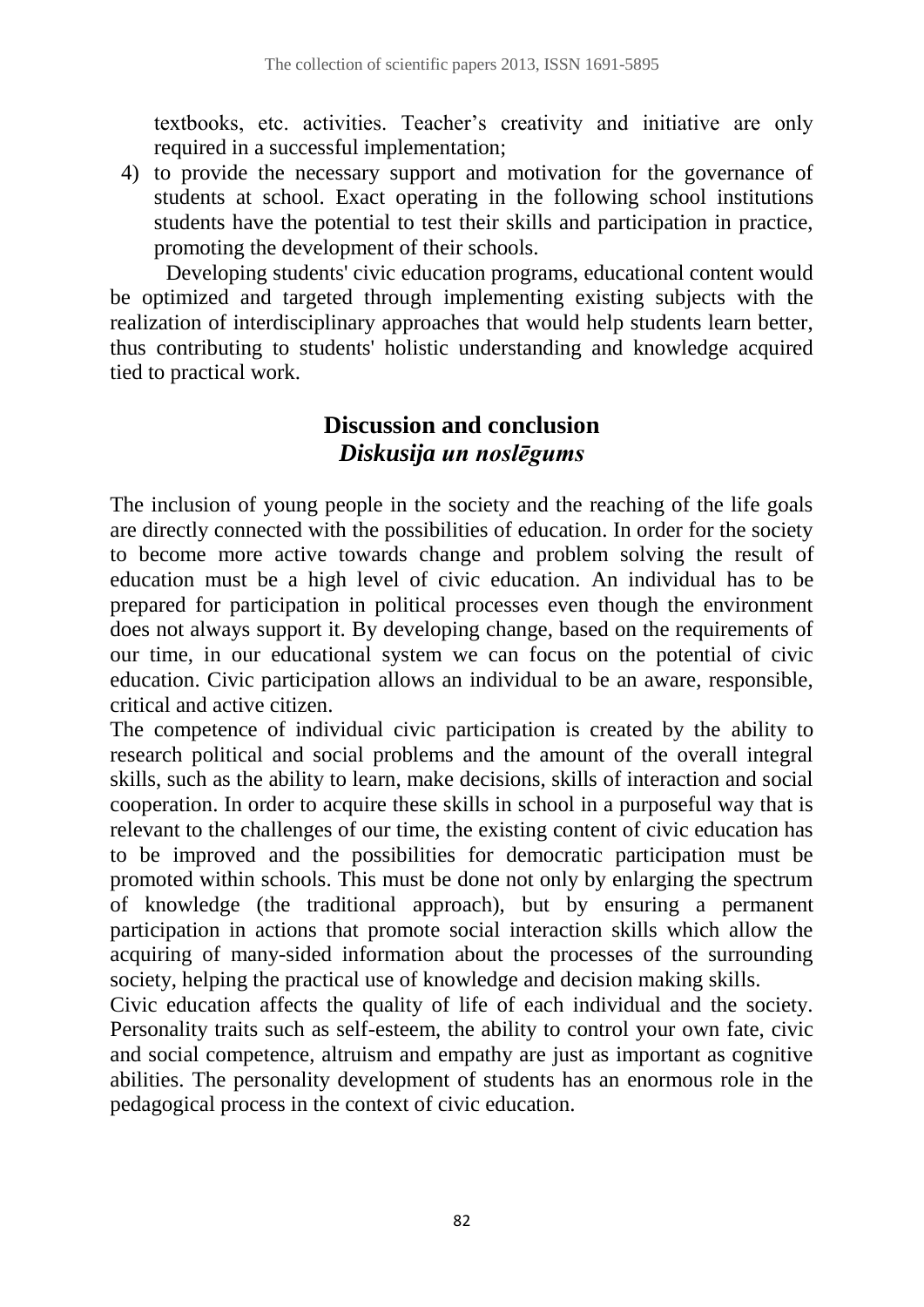### **Kopsavilkums** *Summary*

Publikācijā ir aktualizēti nozīmīgi pilsoniskās izglītības komponenti, kas izglītības satura reformēšanas procesā kļūst par ietekmīgiem pilsoniskās līdzdalības pilnveides elementiem. Apkopojot vairāku teorētisko pieeju atziņas, darba autori atklāj pilsoniskās līdzdalības fenomena veidošanās priekšnosacījumus un tā nozīmīgumu vispārizglītojošās skolas pedagoģiskajā procesā. Neskatoties uz pilsoniskās sabiedrības jautājuma iekšējo sarežģītību, Latvijas sociālās un politiskās realitātes konteksts izvirza nepieciešamību pēc sabiedrības locekļu pilsoniskās līdzdalības dimensijas. Dzīvojot strauji mainīgajā laikmetā un apzinoties nepieciešamību pēc pilsoniskās līdzdalības, kura izriet no sabiedrības indivīdiem, lai veicinātu sabiedrības ilgtspējīgo attīstību, ir nepieciešams aktualizēt un pilnveidot pilsoniskās izglītības audzinošo potenciālu vispārizglītojošajā skolā, kvalitatīvi bagātinot un mērķtiecīgi strukturējot izglītības saturu. Rezultātā bagātinātais izglītības saturs, pateicoties pilsoniskās līdzdalības aspektu stiprināšanai, kā arī sabalansēto teorētisko zināšanu un praktisko kompetenču līdzsvarotai apguvei skolās, sekmētu pilsoniski aktīvas, valstiski domājošas, rīcībspējīgas un atbildīgas personības veidošanos, kas ir neatņemams valsts ilgtermiņa attīstības nosacījums.

#### **References** *Literatūra*

- 1. Alijevs, Romans (2005). *Izglītības filosofija 21. gadsimts.* Rīga: Retorika A.
- 2. Borden, Lynne., Perkins, Daniel., Villarruel, Francisco (2001). *Community Youth Development: A Partnership for Action*. p. 39–56 The school Community Journal Vol.11 No.2 Academical Development Institute. U.S.A.
- 3. Brodie, Ellie., Hughes, Tim., Jochum, Véronique., Miller, Sarah., Ockenden, Nick., Warburton, Diane (2011). *Pathways through participation: What creates and sustains active citizenship? Final report.* National Council for Voluntary Organisations., Institute for Volunteering Research 85 p.
- 4. Carpini, Michael *Definition of civic engagement.* American Psychological Association from:<http://www.apa.org/education/undergrad/civic-engagement.aspx>
- 5. Dolan, Pat (2012). *Travelling through social support and youth civic action on a journey towards resilience.* M. Ungar (Ed.) The social ecology of resilience: A handbook of theory and practice 478 p. (pp. 35 – 366). New York: Springer.
- 6. Falka, Sandra (2007). *Pamatizglītības mācību priekšmeta "Sociālās zinības" programmas paraugs.* Rīga: Izglītības satura un eksaminācijas centrs, 90 lpp.
- 7. Falka, Sandra (2008). *Vispārējās vidējās izglītības mācību priekšmeta "Politika un tiesības" programmas paraugs.* Rīga: Izglītības satura un eksaminācijas centrs, 29 lpp.
- 8. *Final report of the 7th UNESCO Youth Forum*, (2011). Paris: UNESCO.
- 9. Ireta, Čekse., Andrejs, Geske., Andris, Grīnfelds., Andris, Kangro (2010). *Skolēnu pilsoniskā izglītība Latvijā un pasaulē. Starptautiskā pētījuma IEA ICCS 2009 pirmie rezultāti.* Rīga: LU Pedagoģijas, psiholoģijas un mākslas fakultātes Izglītības pētniecības institūts.
- 10. Izglītības likums (1998) 2. pants, Rīga: Latvijas Republikas Saeima. Pieejams: <http://likumi.lv/doc.php?id=50759>